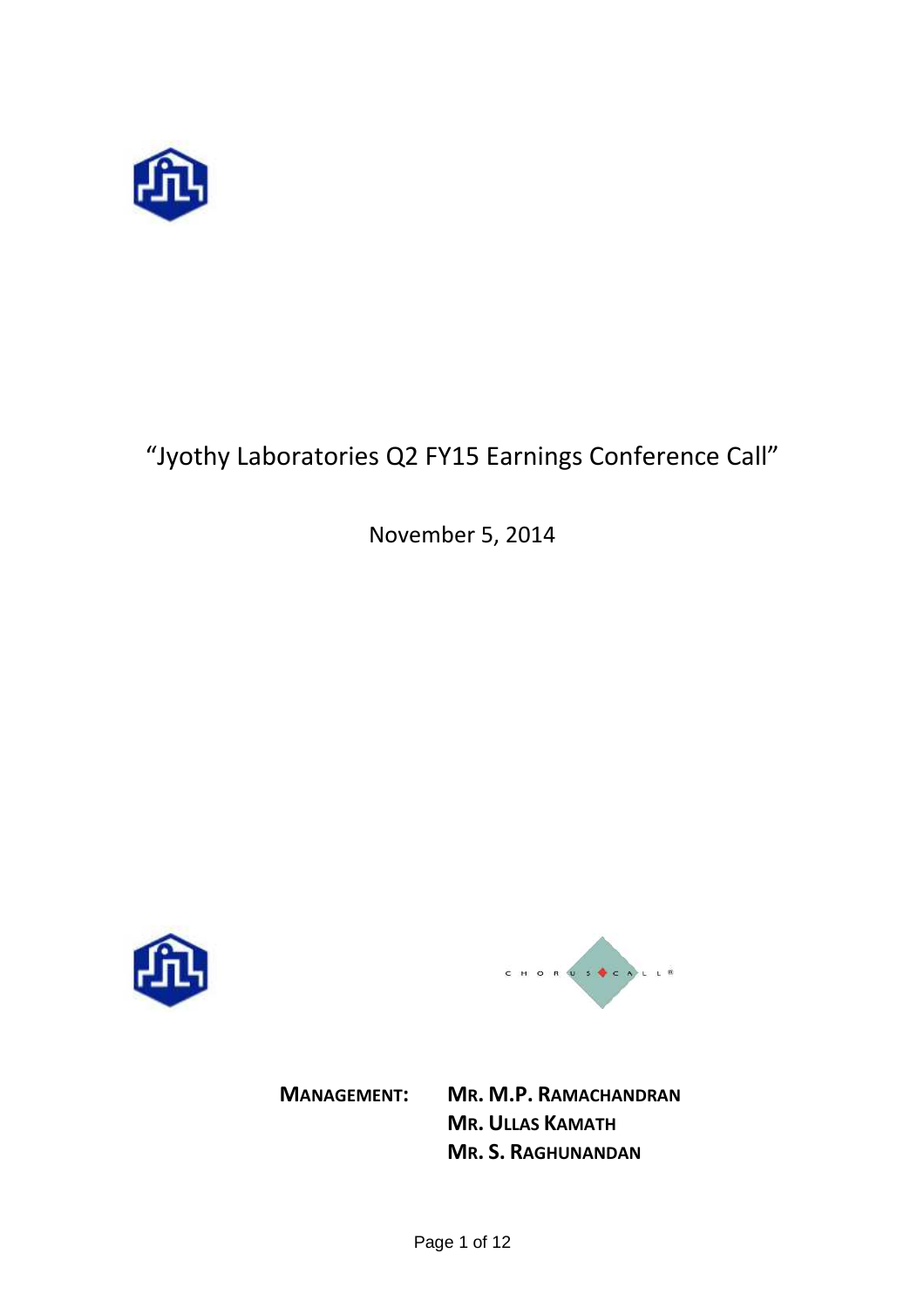

| Moderator:           | Ladies and gentlemen, good day and welcome to the Q2 FY15 earnings conference call of Jyothi<br>Laboratories Limited. Today, we have with us from the management Mr. M. P. Ramachandran -<br>Chairman & Managing Director, Mr. Ullas Kamath - Joint Managing Director and Mr. S.<br>Raghunandan - Chief Executive Officer. As a reminder, all participant lines will be in the listen-<br>only mode and there will be an opportunity for you to ask questions after the presentation<br>concludes. Should you need assistance during the conference call, please signal an operator by<br>pressing * then 0 on your touchtone phone. Please note that this conference is being recorded.<br>I now hand the conference over to Mr. Ramachandran. Thank you and over to you Sir.                                                                                                                                                                                                                                                                                                                                                                                                                                                                                                                                                                                                                                                                                                                                                                                                                                                                                                                                                                                                                                                                                              |
|----------------------|-----------------------------------------------------------------------------------------------------------------------------------------------------------------------------------------------------------------------------------------------------------------------------------------------------------------------------------------------------------------------------------------------------------------------------------------------------------------------------------------------------------------------------------------------------------------------------------------------------------------------------------------------------------------------------------------------------------------------------------------------------------------------------------------------------------------------------------------------------------------------------------------------------------------------------------------------------------------------------------------------------------------------------------------------------------------------------------------------------------------------------------------------------------------------------------------------------------------------------------------------------------------------------------------------------------------------------------------------------------------------------------------------------------------------------------------------------------------------------------------------------------------------------------------------------------------------------------------------------------------------------------------------------------------------------------------------------------------------------------------------------------------------------------------------------------------------------------------------------------------------------|
| M. P. Ramachandran:  | Good Evening friends. Welcome to our earnings call to discuss our performance during the<br>second quarter of FY15. Mr. Ullas Kamath - Joint MD and Mr. Raghunandan - CEO will answer<br>all your queries. Now I handover to Mr.Ullas Kamath. Thank you.                                                                                                                                                                                                                                                                                                                                                                                                                                                                                                                                                                                                                                                                                                                                                                                                                                                                                                                                                                                                                                                                                                                                                                                                                                                                                                                                                                                                                                                                                                                                                                                                                    |
| <b>Ullas Kamath:</b> | Good Evening friends. You must have gone through the detailed presentation shared by us.<br>Just to summarize the highlights, Net Sales has gone up by 16.2% YoY, Net Profit has gone up<br>by 89.9% YoY and operating margin is at 10.76% as against 12.1% during the same period last<br>year. EPS is at Rs.1.39 for the quarter as against Rs.0.8 same period last year. Overall, for the<br>first half of the year, Net Sales is at Rs.752.81 crores, up 16% YoY.                                                                                                                                                                                                                                                                                                                                                                                                                                                                                                                                                                                                                                                                                                                                                                                                                                                                                                                                                                                                                                                                                                                                                                                                                                                                                                                                                                                                       |
|                      | Now, I will request Raghu to take you through the presentation. Post that we will take your<br>questions. Thank you.                                                                                                                                                                                                                                                                                                                                                                                                                                                                                                                                                                                                                                                                                                                                                                                                                                                                                                                                                                                                                                                                                                                                                                                                                                                                                                                                                                                                                                                                                                                                                                                                                                                                                                                                                        |
| S Raghunandan:       | Good Evening ladies and gentlemen. I will be taking you through the results for this quarter<br>and for the first half of FY15. Like always, I request everyone to focus on the consolidated P&L<br>statement instead of standalone. Our revenue growth for the quarter was 16.2% and for<br>H1FY15 was also 16%. What is enlightening in this quarter and also H1 is that there is an<br>amazing consistency in terms of growth rates between the first quarter and the second<br>quarter. And I must say that our second quarter performance was better than the first<br>quarter because this revenue growth of 16.2% has happened in spite of a very weak mosquito<br>repellent quarter for us. As you must be aware, the category has not grown in Q2. Our<br>growth rate in Maxo has also been lower in Q2FY15 as compared to what we delivered in<br>Q1FY15. So if you look at other lines in the P&L, our gross margins have actually dropped<br>marginally by about 1%, mainly because of a small mix effect in the business.                                                                                                                                                                                                                                                                                                                                                                                                                                                                                                                                                                                                                                                                                                                                                                                                                                      |
|                      | Inflation has cooled down but it is yet to translate into results for us because of our forward<br>contracts. We can see further improvement in gross margins, partly in December quarter and<br>probably fully in March quarter. The management is making full efforts to make sure that our<br>margins improve and it will definitely start reflecting from the coming quarter onwards. So<br>except for a 1% drop in gross margin, you can see that our overheads have been very tightly<br>held and there are scale advantages which have accrued for us for the overall business in this<br>year as well as in this quarter. And these scale advantages are being ploughed back into<br>advertisement and sales promotion. Our A&P spends during the quarter has gone up by more<br>than 45%. You would be aware that we had re-launched Henko during the quarter and<br>therefore the advertising spends on Henko was at an all-time high during the quarter. In this<br>quarter, you can see that A&P spends to sales was slightly higher at 12.6%. But overall when<br>you look at first half spends on A&P, we are still broadly in the range which we had guided.<br>Moving forward, you have to look at A&P spends as guidance for the full year rather than<br>quarter-on-quarter. You can see that even other expenditure as well as employee cost have<br>been tightened and not moved in line with sales. So all these benefits were utilized to grow in<br>the tough economic environment. Our margins have dropped in the quarter from 12.1% to<br>10.7%. But overall if you look at H1FY15, EBITDA margins is at 12.1% which is exactly in line<br>with the guidance that we had given. This marginal drop in EBITDA during the quarter is to be<br>seen more as an aberration because of the launch expenditure that we had incurred in this<br>quarter. |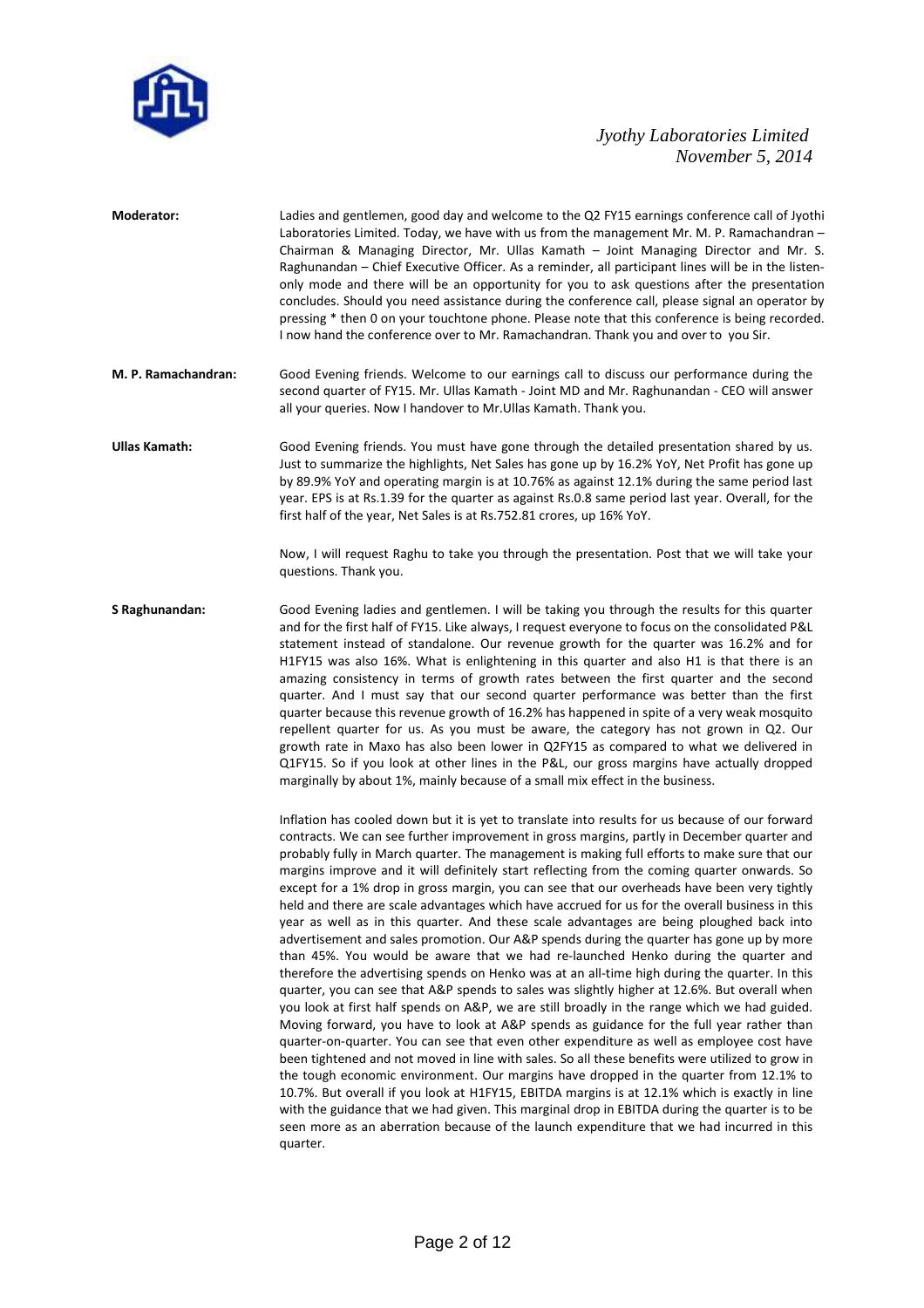

The other point just below EBITDA is on employee stock options. We have stabilized and worked on new management team for Jyothy Labs and all the employees have contributed significantly to improve the efficiency and growth of this company. Hence to reward the senior management team, there is an employee stock option which has been given to 11 other members of the senior management team and performance metrics have been set for all of them. They have an option which will vest over the next three years.

Depreciation and impairment has gone up in line with the new Companies Act. You can see that impact on the P&L.

We have grown significantly at a PBT and PAT level. During Q2FY15, our PAT was at Rs.25 crores and for H1FY15 it is at Rs.68 crores. The growth in this quarter is far higher than what we had in Q1.

Business is delivering and if you look at the highlights which are there in the next chart, in the sales growth of 16.2%, 9% has come through volume and 7% by value. The advertising and sales promotion is at Rs.46 crores, an increase of 49%. The A&P to sales ratio is high at 12.6%. Gross margin stands at 48%, which is a 1% drop over the same quarter last year. Operating EBITDA is at Rs.39.5 crores which is a nominal growth over last year. So broadly these are the highlights for the business in this quarter.

If you come to the next slide which is more on operating EBITDA analysis, you can see that the drop in EBITDA is mainly because of some reduction in gross margin and higher expenditure on A&P. But overall the last line reflects the scale advantages that the business has got. We have been able to manage savings in other expenses to the tune of 2.1%.

Coming to the next slide which shows the breakup of consolidated EBITDA, you can see that the losses on the subsidiaries are nominal. JFSL losses have been capped and maintained at the same level as the last quarter and overall you can see the breakup of EBITDA from 41 crores to 39 crores. So there is not much impact of subsidiaries on EBITDA during the quarter and we expect that this will be the trend going forward in the future as well.

The next slide is broadly talking about the consolidated EBITDA movement which I have already discussed. EBITDA drops have happened because of higher A&P spends and also a slightly lower gross margin and the gross margin hit has been offset by savings in other expenses and the overheads being capped well. So broadly if you consider these issues, then the EBITDA drop is largely because of investment into brand building and nothing else.

The next slide gives the details of our segmental performance. We have grown our soaps and detergent business by 20%, very similar to the way in which we grew in the first quarter. The only drop in this quarter was in our Home Care segment which includes Maxo, incense sticks and scrubber. Majority of the Home Care business comes from Maxo and you can see that the growth in this quarter on Home Care is just about 3%. Our laundry services business has also grown faster in this quarter at 17% as compared to a low single digit the growth in Q1FY15.

The next slide which we have started giving from the last quarter is the category wise consolidated sales picture. You can see that in Q2FY15, most of the categories have grown in double digits. Fabric Care by 15%, Dish Wash by 17%, Personal Care by 40% and other products by 17%. The only segment that reported single digit growth was Mosquito Repellent, which grew only by 5%. Hence if you see, the significant difference between Q1 & Q2 of this year was in our Mosquito Repellent and Personal Care businesses. The only significant difference between Q1 and Q2 is that we had higher Personal Care business in this quarter as compared to the last quarter and in Q2 our repellent business was much lower compared to Q1. During Q1FY15, we had mentioned that we avoided consumer promotions in Margo because of higher inflation and higher prices. You can see that the growths bounced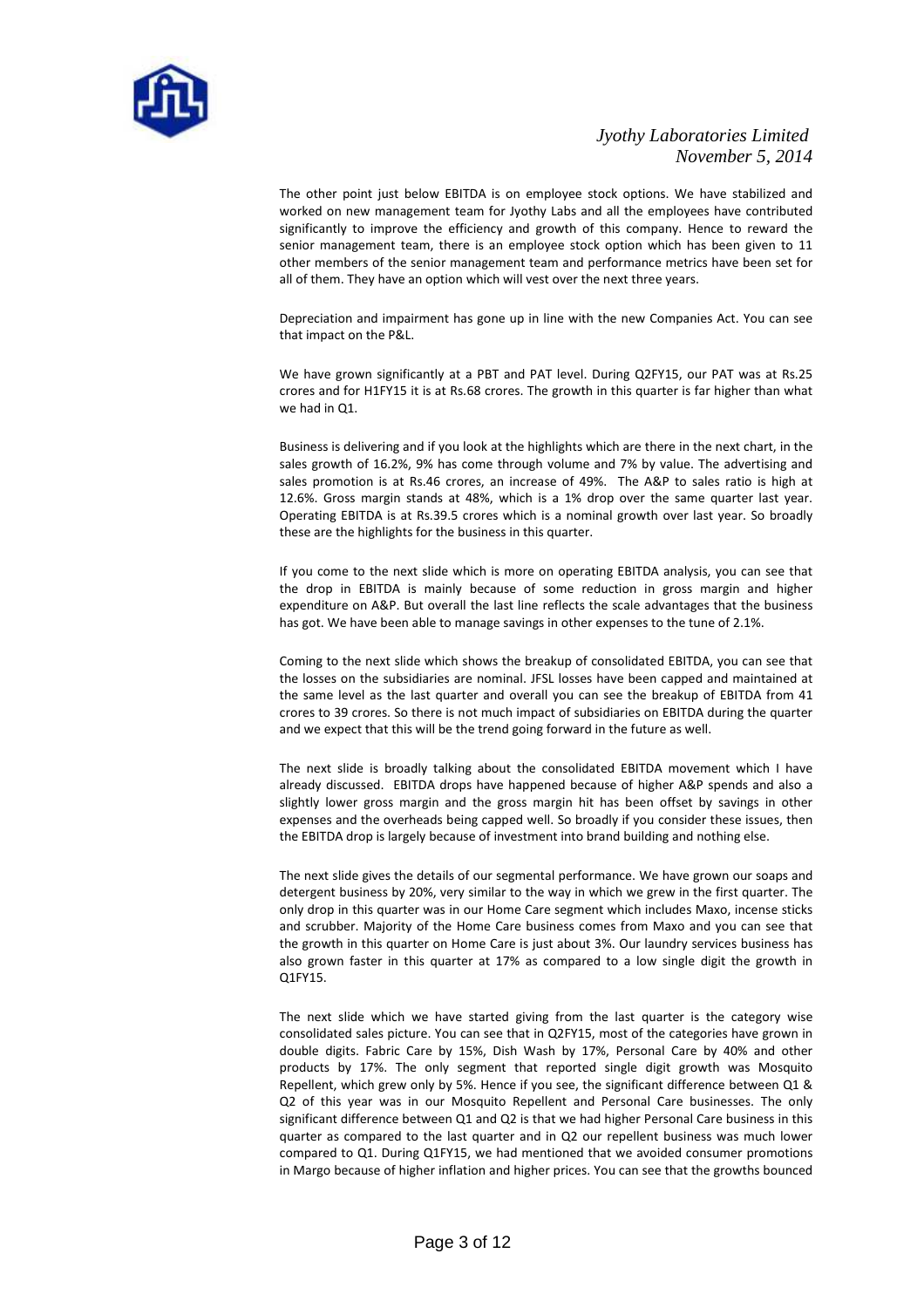

back in Personal Care in Margo in this quarter and we have delivered very strong growth in Personal Care in this quarter. So to summarize the chart, basically all brands are doing well. The only setback for us in this quarter was our Mosquito Repellent business which is temporary. We hope that the season will set in very strongly going forward and we will register growth in it.

 The next slide is on our picture on South vis-a-vis non-South. You can see that our business has continued to improve in the non-South regions. And in the first half, we have improved the non-South business by 2% points moving from 57% during last year to 59% in the first half of this year. So we are well and truly investing behind the business to make sure that the non-South portion of the business continues to grow faster than the South. So again that is good news for us.

The next section highlights some of the business initiatives and brand updates for the quarter. For Ujala, with our new strategy of anti-yellowing we had invested around Rs.8 crores on media in H1FY15 versus Rs. 13 crores during H1FY14. We have realized that in order to grow the category, Ujala needs more investments and hence we have to invest more in Ujala. Therefore there is a comprehensive double digit growth plan being prepared which we will implement starting from the next quarter on Ujala. And also in Kerala, we have a very successful product Stiff & Shine which we expect to generate revenue close to Rs.50 crores in FY15. We are also looking at extending the product into at least one more market in the next one or two quarters and based on our test results. We will probably roll it out nationally going forward.

Coming to Exo, we have been doing well on Dish Wash as a category and we had restaged the brand with a strong celebrity campaign. We are continuing with our strategy of positioning the brand on an antibacterial platform and we continue to grow Exo business. Exo has grown 17% in this quarter. Exo's June quarter growth was much higher and we have a lot of plans in the second half to improve our bar contributions because even today 70% of our revenues come from Exo Round and only 30% of revenues come from the bar. The market however is otherwise; 85% of the Dish Wash market is bars and we are hugely underweighted when compared to industry. Therefore in the next six months we are have a strategy of significantly investing behind improving our bar contributions. So therefore going ahead, we expect strong growth on Exo Dish Wash Bar. We have also launched new Exo Liquid, again on the antibacterial platform. We have shared the images in the presentation. We did launch it only in Southern part of India in the month of September. We believe that with strong brand equity of Exo in South, we would be able to grow Exo Liquid as well in the Southern parts of India.

Continuing with Dish Wash, we had another excellent quarter in Pril Dish Wash Liquid. We relaunched Pril with much better formulation than before and we also launched Pril Kraft-Gel, another variant. We got an excellent response to Pril Kraft-Gel in the market place and we have rolled out the new campaign for Pril for the first time. Overall Pril Liquid grew by more than 20% in this quarter. And as a brand, we grew by 17% in this quarter. That is the good news on Pril.

The next brand which we are talking about is Margo. We witnessed an excellent growth in Margo. In this quarter, we grew the brand by 48% and volume growth was 37%. We hope to sustain Margo's growth rates going forward. Margo is a very important and differentiated brand in our portfolio. We will put more media investments behind Margo going forward. We will also look at significant contemporization and upgradation Margo's image in the next summer season and are getting prepared for a massive re-launch of Margo soap brand. In addition to that, we are also leveraging on Margo's as brand equity. Very recently, we launched Margo face wash in two variants; one is the original Neem and the other is Neem& Saffron variant. So we believe that Margo with its strong anti-bacterial positioning and the Neem platform, the product will help us carve out a reasonable market share in the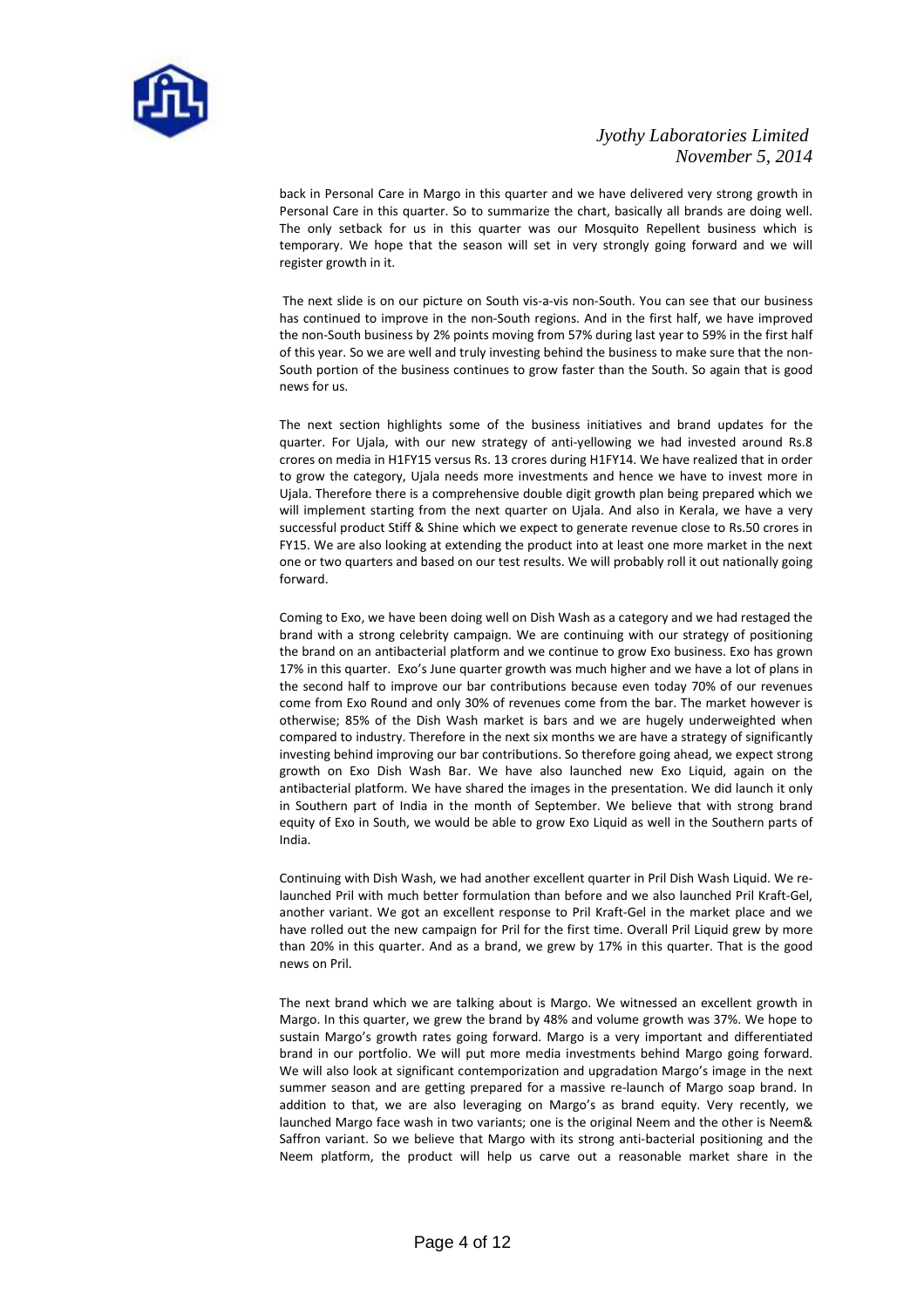

competitive face wash segment. So we have got an excellent product in the market and our differentiation is that it acts on acme bacteria in 30 seconds.

The next brand that we will discuss about is Henko. All of you would have seen our new Henko ads on Henko LINTelligent, which is washing machine ad with Madhuri Dixit and subsequently we also had another ad highlighting our bucket wash variant of Henko. It has been about three months since the launch of product in the market place. We have done a lot of activities on Henko. We have spent money on television, print and even on social media platforms. We have also invested significantly behind getting our visibility rights in A-class outlets and also in modern trade outlets. So we have put in significant efforts on the relaunch of Henko and we are very happy that we have got the product right. We have got the packaging and messaging right. The consumers who have tried our product are extremely happy with the product. Going forward, we need to continue investing behind Henko both from a marketing as well as distribution standpoints. We see a lot of potential behind Henko. We truly believe that we have got a great product in the market place, a highly differentiated one from main stream competition and also got excellent consumer endorsements from consumers who have actually tried and used the product and have remained with Henko. We have found that the level of consumer satisfaction is considerably high. We have interviewed many of them and we have found almost all of them saying that they will continue with Henko brand. We have grown this business by about 39% during the quarter. Yet we have a long way to go and we will have to sustain growth rates going forward. We also had an old Henko Stain Champion range that was the flagship range of Henko before we launched the Henko LINTelligent range in the market place. We have now changed the packaging and the same is also hitting the market. So we will continue to focus on Henko Stain Champion which is the older franchise of Henko in addition to putting a lot of efforts behind our new LINTelligent range. The next slide gives an idea about some of the brand visibility that we had done on the shelf. We had done a key outlet display across the country and managed to attract consumers to our Matic range. Our realization was that we need to invest more behind our bucket wash range, in terms of making consumers more aware and we are confident that Henko will make difference eventually in this category. So that is Henko for you.

The other brand is Maxo which didn't do well in this quarter. Our coils growth remained flat in this quarter after many quarters of growth. Our liquid vaporizers grew 24% in this quarter. Overall growth was very modest for the brand. We did mention about a new innovation on liquid vaporizer which will be launched in the market by the end of next quarter. If the season turns good for us, we will have strong growth in Maxo during the coming year. So that is basically our brand snapshot and the summary.

To summarize, it has been an excellent quarter as far as brand growth is concerned, one more quarter of sustained and predictable growth. We have managed to grow almost all our brands healthily and are confident that we will be able to grow them much better in the coming quarters. Only the seasonal impact in this quarter set us back a little bit, but otherwise are very confident that business will improve not only in terms of revenues but also in terms of margin growth. The worst is behind us as far as inflation is concerned. Thank you so much.

**Moderator:** Thank you very much. We will now begin the question and answer session. The first question is from the line of Percy Panthaki from IIFL. Please go ahead.

**Percy Panthaki:** My question is on gross margins. Firstly, on what you have reported this quarter, you attributed it to product mix. However, Personal Care growth is very strong and quite weak growth in Household Insecticides, which is low margin business. So I would have thought that these two would have offset probably slightly lower growth in Ujala. So that is one part of the question. The second part is, with input prices of most commodities coming down how do you see that impacting your gross margins going ahead? Also which are the main inputs? What extent of sort of benefit do you expect to come through?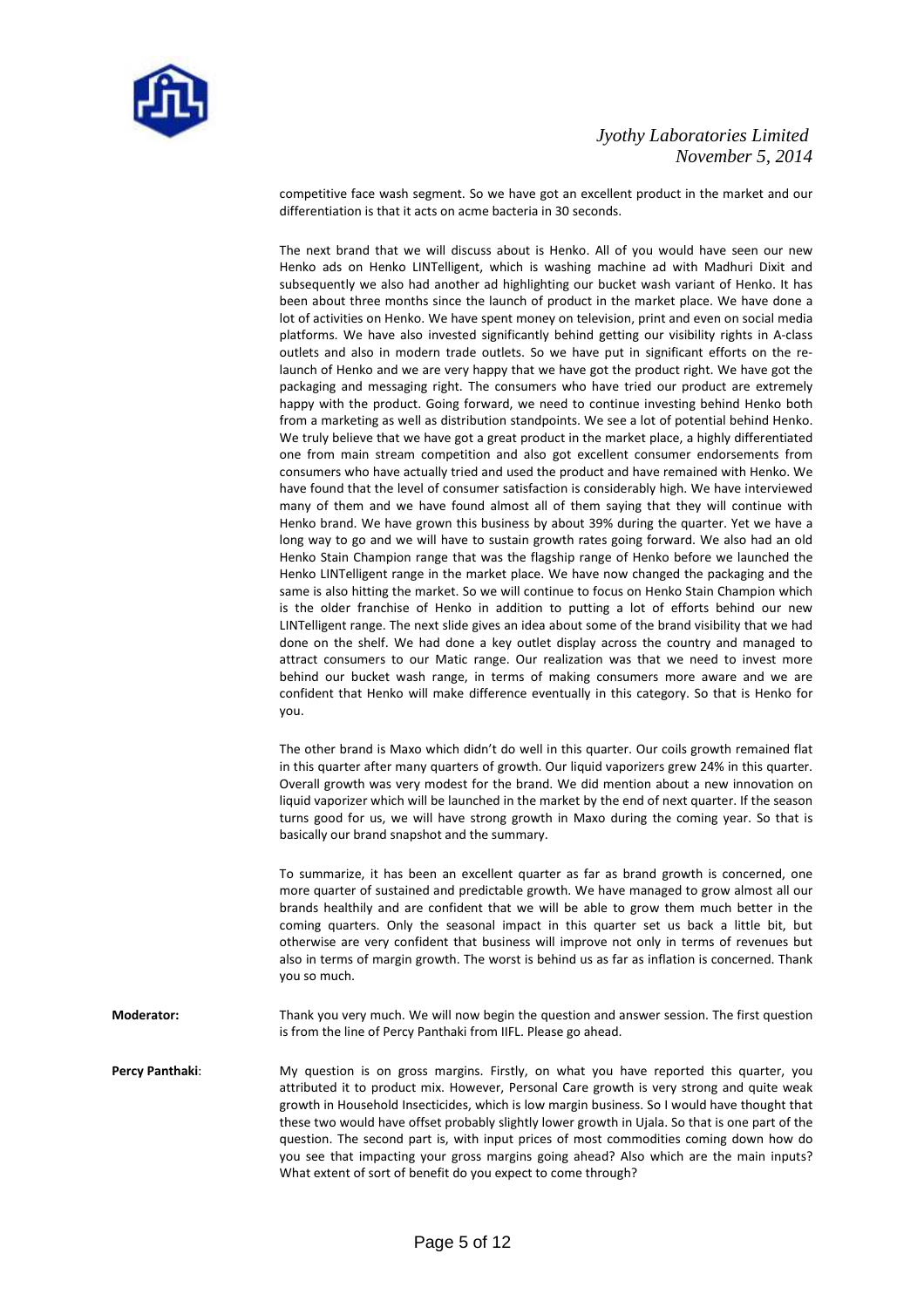

| S Raghunandan:      | Actually, you asked a very good question. Yes, we had a lower Maxo growth. We also had<br>high Margo growth and in spite of that there has been a gross margin hit of 1% on the P&L.<br>This has happened because our margins on Margo were not very strong in this quarter. The<br>PFAD prices, which is palm oil linked, were at an all-time high when we bought. The prices<br>were almost 30%-35% more than the current price. Hence even though we had a very good<br>growth on Margo, our margins got hit because of our forward contracts. The situation looks<br>very promising for the quarter ahead. Number two, we have started manufacturing Margo in<br>our factory in Pondicherry and lot of business comes from the Eastern part of the country. So<br>there were higher freight costs which also offset whatever advantages we could get. So, most<br>of the issues behind the margin drop in Margo is temporary. It happened only for us in the<br>first half of this financial year. Going forward, we have sorted out most of these issues. So you<br>will see a positive impact on gross margins as we move ahead. And you are right, that the<br>slower growth of Ujala should have got offset and it will get offset going forward in the<br>future. |
|---------------------|----------------------------------------------------------------------------------------------------------------------------------------------------------------------------------------------------------------------------------------------------------------------------------------------------------------------------------------------------------------------------------------------------------------------------------------------------------------------------------------------------------------------------------------------------------------------------------------------------------------------------------------------------------------------------------------------------------------------------------------------------------------------------------------------------------------------------------------------------------------------------------------------------------------------------------------------------------------------------------------------------------------------------------------------------------------------------------------------------------------------------------------------------------------------------------------------------------------------------------------------------------------------------|
|                     | Your second question was on raw materials. Apart from palm oil linked raw material, we have<br>also seen some softening of rates on other key raw materials of detergents. There were some<br>drops which we had in the last one or two months and therefore packaging prices also are<br>expected to come down which has not happened so far. It takes two to three months for the<br>suppliers to re-adjust prices and one or two months for us to start reflecting it in our P&Ls<br>because of forward bookings. But we hope that packaging material reduction as well as LAB<br>prices will help us improve our margins, on all products of our portfolio. So overall we do<br>expect 1-2% improvement in gross margins, which may not happen immediately in the next<br>quarter but it should start reflecting in the quarter after that.                                                                                                                                                                                                                                                                                                                                                                                                                            |
| Percy Panthaki:     | Noted Sir. What was growth rate for Ujala during the quarter?                                                                                                                                                                                                                                                                                                                                                                                                                                                                                                                                                                                                                                                                                                                                                                                                                                                                                                                                                                                                                                                                                                                                                                                                              |
| S Raghunandan:      | As a brand, we grew by 6%.                                                                                                                                                                                                                                                                                                                                                                                                                                                                                                                                                                                                                                                                                                                                                                                                                                                                                                                                                                                                                                                                                                                                                                                                                                                 |
| Percy Panthaki:     | And Sir one question on ESOP grant. What is the price at which the ESOPs have been<br>granted?                                                                                                                                                                                                                                                                                                                                                                                                                                                                                                                                                                                                                                                                                                                                                                                                                                                                                                                                                                                                                                                                                                                                                                             |
| Ullas Kamath        | At Rs. 1 exercise price.                                                                                                                                                                                                                                                                                                                                                                                                                                                                                                                                                                                                                                                                                                                                                                                                                                                                                                                                                                                                                                                                                                                                                                                                                                                   |
| Percy Panthaki:     | Therefore the additional charge of around Rs. 60 million, will this continue for next 10-12<br>quarters?                                                                                                                                                                                                                                                                                                                                                                                                                                                                                                                                                                                                                                                                                                                                                                                                                                                                                                                                                                                                                                                                                                                                                                   |
| Neetu Kashiramka:   | In year one, the charge will be higher because we have to account for year 2 and year 3 vest<br>also. So for year 2 vest, you have to account 50% now and for year 3 vest you have to account<br>one-third. So overall, first year charge is close to 70%, it will come down going forward.                                                                                                                                                                                                                                                                                                                                                                                                                                                                                                                                                                                                                                                                                                                                                                                                                                                                                                                                                                                |
| Percy Panthaki:     | SO how much will be the charge for FY15?                                                                                                                                                                                                                                                                                                                                                                                                                                                                                                                                                                                                                                                                                                                                                                                                                                                                                                                                                                                                                                                                                                                                                                                                                                   |
| Neetu Kashiramka:   | For the whole year, the charge will be 30 crores.                                                                                                                                                                                                                                                                                                                                                                                                                                                                                                                                                                                                                                                                                                                                                                                                                                                                                                                                                                                                                                                                                                                                                                                                                          |
| Moderator:          | Thank you. The next question is from the line of Abneesh Roy from Edelweiss. Please go<br>ahead.                                                                                                                                                                                                                                                                                                                                                                                                                                                                                                                                                                                                                                                                                                                                                                                                                                                                                                                                                                                                                                                                                                                                                                           |
| <b>Abneesh Roy:</b> | Sir, my first question is on Margo. Excellent quarter but obviously these are early days. But if<br>you could tell us about the long-term growth plans? Also, how bullish are you on Margo<br>facewash given that it has an excellent positioning wherein it can get that herbal platform.                                                                                                                                                                                                                                                                                                                                                                                                                                                                                                                                                                                                                                                                                                                                                                                                                                                                                                                                                                                 |
| S Raghunandan:      | Margo is one of the strongest brands in our portfolio and after Ujala, it is clearly the strongest<br>brand that we have in the portfolio. We believe that we can grow this brand; soaps business<br>by at least 20% going forward. One of the issues with Margo is basically we need to sink in<br>with today's youth. We have tried doing it bit in our last communication and it has given us                                                                                                                                                                                                                                                                                                                                                                                                                                                                                                                                                                                                                                                                                                                                                                                                                                                                           |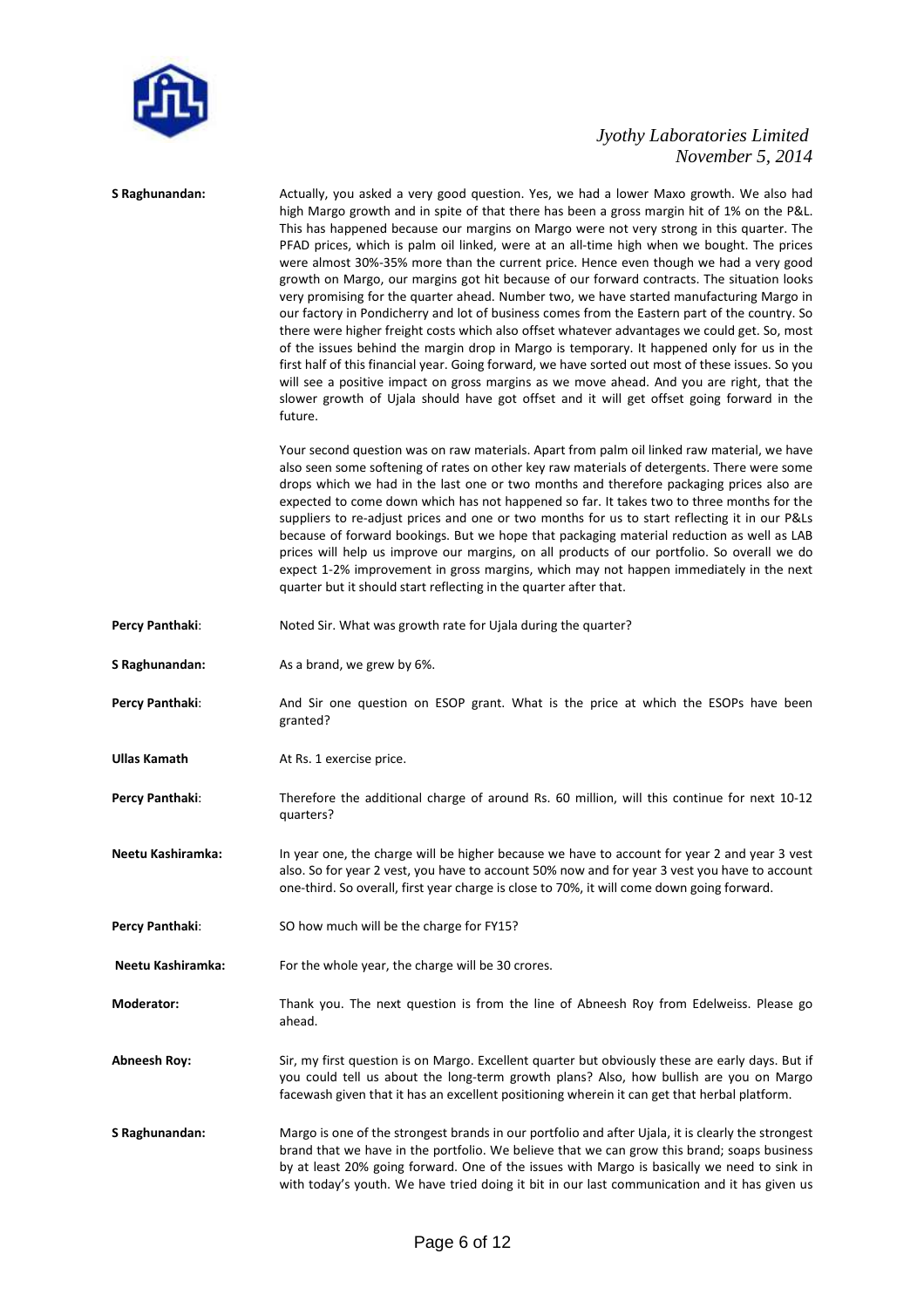

good results over the last two years. But we believe that we need to do more work around Margo in terms of making the brand resonate with today's youth and therefore you will see a new strategy and communication on the brand coming forward in March quarter. So we are getting ready for this season and I am personally very confident that with this new strategy in place, we should be able to rub up growths on Margo significantly going forward. We need to get growth rates on this brand. It is very possible and we are very much hopeful. So that is the confidence that we have on this brand.

As far as face wash is concerned, we launched it after the summer season and we have done one round of advertising now. We need to invest behind the face wash as a category. It is a growing category in Personal Care growing at 15%-20%, but it has also attracted a lot of players in this market. So we need to invest heavily behind Margo face wash and we are confident that this product will do well because again it is a great product that we have on the table for consumers. The Neem based face wash is around Rs.600 crores and we believe that by investing heavily behind face wash, we should get at least 3%-4% share in year one.

- **Abneesh Roy:** Sir one follow-up on that. You mentioned that lots of players are entering the face wash segment. So will it go the deo way? Wherein almost every conceivable MNC and domestic player is there and there is very little differentiation and very high advertising costs. Hence the margins are going for a toss. Is there not very high risk in this category?
- **S Raghunandan:** You are right, there are too many players. But as a category, Personal Care is a very high involvement business and getting into consumer mindsets is not so easy. Deodorant as a category on the contrary, is little more flirtatious and people want to try different fragrances. In case of face wash, consumer tends to be very loyal. The problem is opposite. The loyalty levels in face wash is much higher and particularly high in the Neem face wash segment. The issue for us is getting into the consumer minds and if they try the product, we are very confident that they will stick to it. Hence if we invest behind, and with Margo's equity on Neem if we can get consumers to try our brand, then we have a much better chance of success in this category is what I believe. But it is not something which will happen immediately. It is a very profitable category. So if we can get our act right on face wash, it is like building any other brand in Personal Care.
- **Abneesh Roy:** My next question is on Dish Wash business. You said in Exo, the key driver will be bar. So how does that help the company, especially in terms of margins? Second is in South India, now you have liquid both in Pril and Exo. So how you are creating differentiation?
- **S Raghunandan:** The margin on the bar is higher than that on the round. So bar is not only a larger market for Dish Wash but also more profitable part of the segment. So for us, both from a margin point of view and from a business point of view, it makes a lot of sense for us to improve our presence in bar market.
- Abneesh Roy: Sir, why is that so? Why margins are so different?
- **S Raghunandan:** Because the way we sell round is completely different. We have a scrubber in it, which is free. In addition to that, there is a container cost. And when you look at the bars, it is only a wrapper cost. Also weight wise, they are not very different. Hence if you do the calculation you will understand that the bar market is much more profitable and therefore it makes a lot of sense for us to improve our presence in the bar segment. I hope I answered you.

As far as Exo Liquid is concerned, we have not launched it pan India. We have launched it only in Exo strong market which is South. Both bar and liquid are positioned on antibacterial platform. Basically we are talking about killing pests in the kitchen and both have similar properties. So from a positioning point of view, both the bar and liquid stand on the same antibacterial platform and therefore quite differentiated from Pril. If you see there is a Pril consumer, there is a Dettol consumer as well.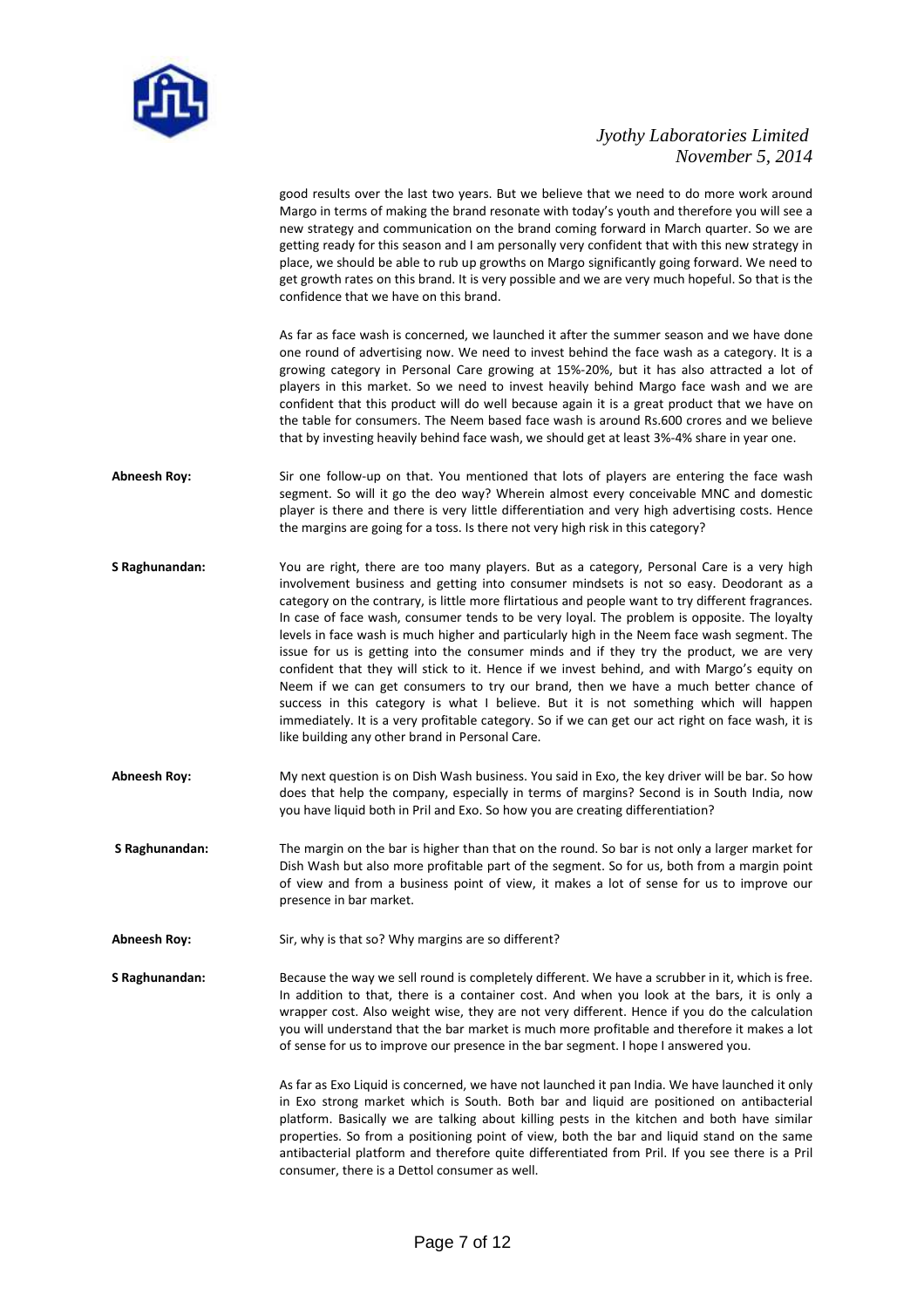

- **Abneesh Roy:** Sir one follow up on Exo. The round one was supposed to be our USP. So would you say that now it has served its purpose? As we have a respectable share, does it make sense to attack the main one, the bars?
- **S Raghunandan:** You are right. There is no doubt in that, but I am saying we do not want the shape of the container and the shape of the product to be a differentiator. Yes, it has given us a very good entry point in terms of differentiation, but the differentiation should be that we are an antibacterial brand. If we are able to successfully differentiate our product based on an antibacterial brand, then the consumer should be indifferent to buying a round or bar and the whole effort is around strengthening the position of the brand. So if we invest more, then we will gradually strengthen the position. Yes, our entry point differentiation was the round, but we do not want it to remain like that in going forward in the future. We want consumers to recognize us saying that we provide better pest control in the kitchen. And then if it is a bar consumer, we want to take a greater share of that market. We will continue to build the round because it is a differentiation which works well in larger urban metropolitan markets, but the bar market is more in middle town, smaller towns kind of a market. And therefore entering there with a unique proposition on bar will help us strengthen our position there as well.
- **Moderator:** Thank you. The next question is from the line of Rahul S from Geojit BNP Paribas. Please go ahead.
- **Rahul S:** Thanks for taking my question. My question is on Margo. What is the EBITDA margin profile of this product and Personal Care?
- **S Raghunandan:** As I told you, our current year results of the Personal Care business is slightly above our weighted average gross margins. Our weighted average gross margin is 47-48 and this is marginally above that in this year. But going forward, the situation could be completely different. I had tried to explain that we have had an unusual year in terms of Personal Care profitability.
- Rahul S: **At a margin EBITDA level, could you give an idea?**
- **S Raghunandan:** For brands, we normally discuss gross contributions and net contributions.
- **Rahul S:** Sure.
- **S Raghunandan:** The net contribution of Margo is much higher than our weighted average margin because we have not invested so much money behind Margo in terms of A&P in the past. So at a net contribution level, it is way above our weighted average in net contribution.
- Rahul S: And your FY15 target on advertisement spends. I think you had mentioned that it will be around 12% last time. Does it still remain the same for the year and for 16?
- **S Raghunandan:** Yes, we will continue to invest in A&P. If we maintain our A&P spends, we will see growth in EBITDA as well going forward because gross margin situation is going to improve in the coming quarters.
- **Rahul S:** With regards to tax rate, will there be an effective rate for FY15? Or are we still under MAT?
- **Neetu Kashiramka:** For the current year 2015, we will be in MAT.
- **Moderator:** Thank you. The next question is from the line of Harit Kapoor from IDFC Securities. Please go ahead.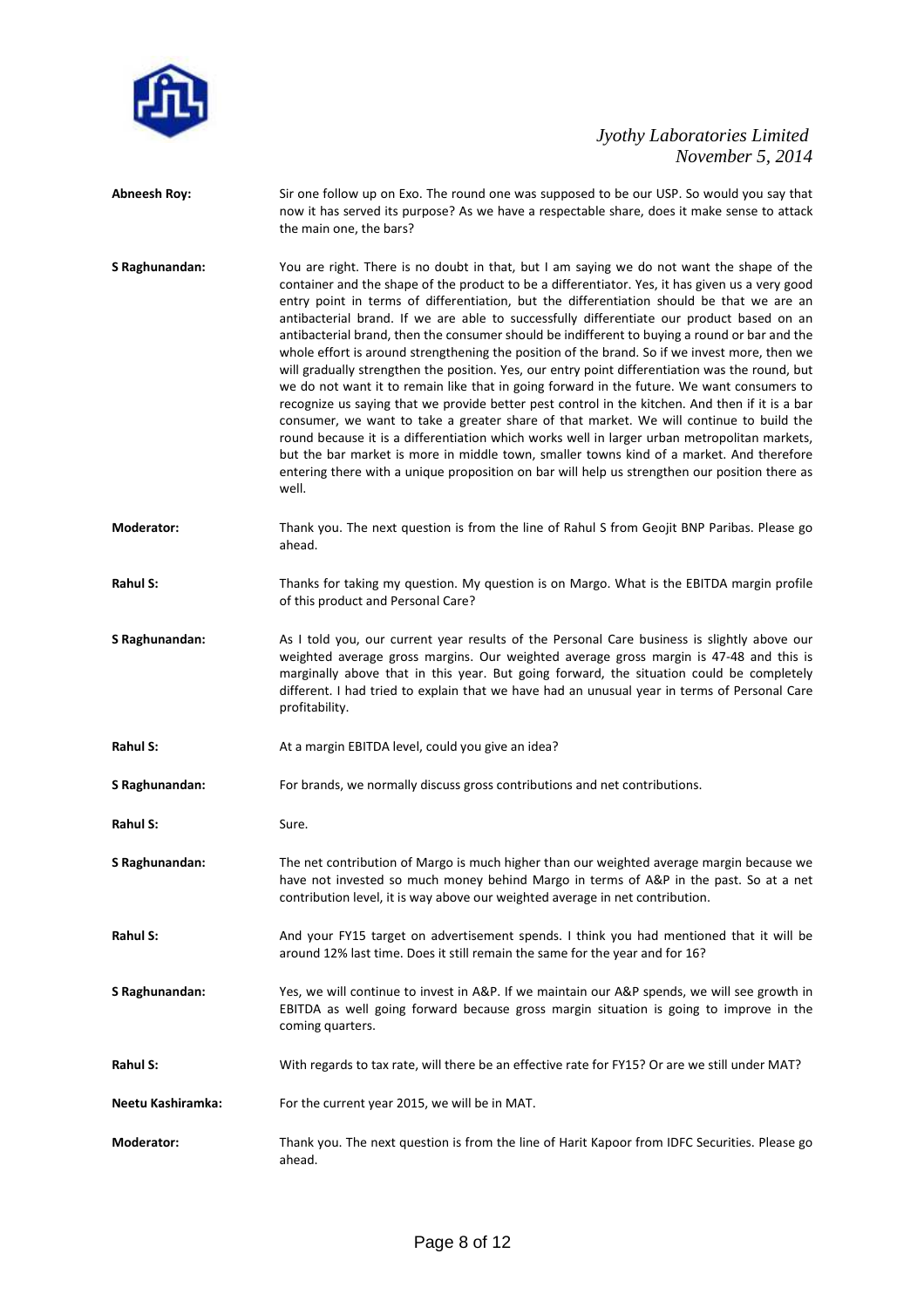

| <b>Harit Kapoor:</b> | Just two questions, on the brand first. You reported in the presentation that Henko Stain<br>Champion has also grown at 39%. This is before the restage. I just wanted to understand<br>what has happened on that brand.                                                                                                                                                                                                                                                                                                                                                                                                                                                                                                                                         |
|----------------------|------------------------------------------------------------------------------------------------------------------------------------------------------------------------------------------------------------------------------------------------------------------------------------------------------------------------------------------------------------------------------------------------------------------------------------------------------------------------------------------------------------------------------------------------------------------------------------------------------------------------------------------------------------------------------------------------------------------------------------------------------------------|
| S Raghunandan:       | Nothing much. It is all overall brand recall, I guess.                                                                                                                                                                                                                                                                                                                                                                                                                                                                                                                                                                                                                                                                                                           |
| <b>Harit Kapoor:</b> | Anything which you have done specifically on Stain Champion along with Henko Matic in the<br>quarter?                                                                                                                                                                                                                                                                                                                                                                                                                                                                                                                                                                                                                                                            |
| S Raghunandan:       | No, as of now it is only new packaging which has hit the market recently. We have not done<br>anything else apart from a new packaging in the market place on Henko Stain Champion.                                                                                                                                                                                                                                                                                                                                                                                                                                                                                                                                                                              |
| <b>Harit Kapoor:</b> | On Margo, last quarter you said that there was an impact because of lower promotion. So I<br>just wanted to understand that 48% growth has been more because of increased primary<br>sales or there have been higher promotions? Any geography which was done far better than<br>the other? If you could just break up, where this 48% kind of a number is coming from?                                                                                                                                                                                                                                                                                                                                                                                          |
| S Raghunandan:       | The best way to understand it is look at half year growth because we had withdrawn<br>consumer promotion because of higher raw material prices and that is why our first quarter<br>business was a little muted. We used to sell in bundle pack which is a non-source business. So<br>we avoided the bundle pack from Q1 and because of this the pipeline in the trade would have<br>come down. This is what we had mentioned last quarter and that has paid off exactly the way<br>we predicted. We got good growth in Margo in this quarter. There is no increase in pipeline, if<br>you are asking me. But having said that, you look at the first half growths on Margo and we<br>are confident that this year we will deliver at least 20% growth on Margo. |
| Moderator:           | Thank you. The next question is from the line of Girish Raj from Quest Investment. Please go<br>ahead.                                                                                                                                                                                                                                                                                                                                                                                                                                                                                                                                                                                                                                                           |
| Girish Raj:          | Mr. Raghunandan's term is extended till May 2017. Is the board satisfied with the extension<br>or more time would have been encouraging?                                                                                                                                                                                                                                                                                                                                                                                                                                                                                                                                                                                                                         |
| <b>Ullas Kamath:</b> | The board is extremely happy the way he has performed and that is why it has been extended<br>till 2017. Also ESOP grants which has been given to all the senior management team including<br>Raghunandan is our way of recognizing their work.                                                                                                                                                                                                                                                                                                                                                                                                                                                                                                                  |
| Girish Raj:          | So in the meanwhile, is there a succession plan in place?                                                                                                                                                                                                                                                                                                                                                                                                                                                                                                                                                                                                                                                                                                        |
| <b>Ullas Kamath:</b> | I think this cannot be a part of this call. You can discuss on the quarterly numbers.                                                                                                                                                                                                                                                                                                                                                                                                                                                                                                                                                                                                                                                                            |
| Girish Raj:          | But is there a strategy?                                                                                                                                                                                                                                                                                                                                                                                                                                                                                                                                                                                                                                                                                                                                         |
| <b>Ullas Kamath:</b> | Absolutely. A company which is running for last 30 years, it will definitely have a succession<br>plan. In the last 2 years, if you see, a lot of things have been done. I do not think that we can<br>discuss it on analysts call because lot of people listening to the call today. So we will not be<br>able to discuss on that on analysts call.                                                                                                                                                                                                                                                                                                                                                                                                             |
| Girish Raj:          | Thank you very much. So the question on Henko. We did the re-launch Q1FY15. How many<br>incremental cities did we re-launch in Q2?                                                                                                                                                                                                                                                                                                                                                                                                                                                                                                                                                                                                                               |
| S Raghunandan:       | When we launched it in June'14, it was launched in (+10) lakh towns. In Q2, we launched it in<br>all the towns between 1 lakh to 10 lakh. In August and September, we launched it nationally                                                                                                                                                                                                                                                                                                                                                                                                                                                                                                                                                                     |
| Moderator:           | Thank you. The next question is from the line of Kaustubh Pawaskar from Sharekhan. Please<br>go ahead.                                                                                                                                                                                                                                                                                                                                                                                                                                                                                                                                                                                                                                                           |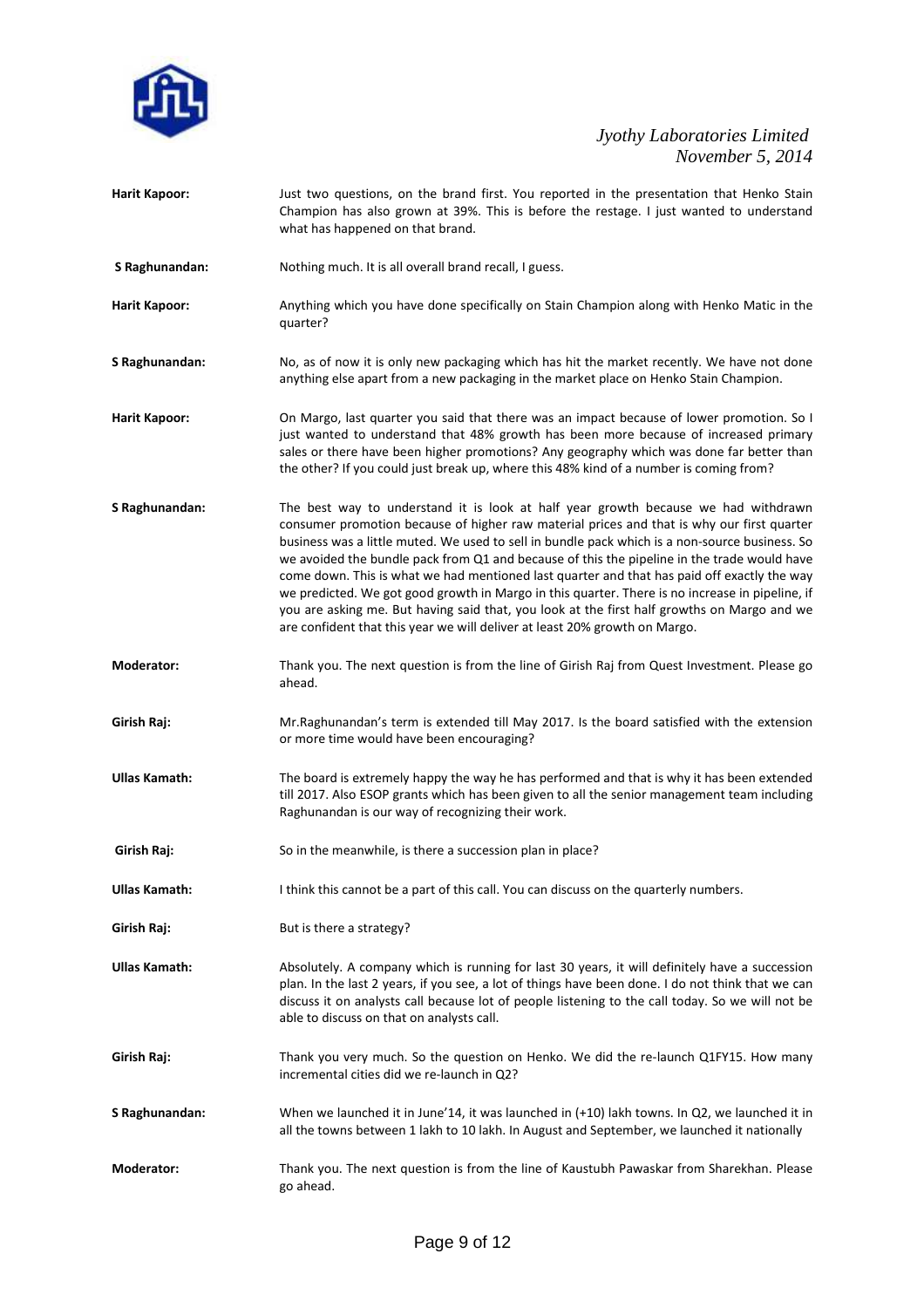

- **Kaustubh Pawaskar:** Sir my question again pertains to Exo Round. As you explained that you are focusing on bars. Does it mean that round will be sold only in Tier-I cities or urban markets and bars in mid town and other cities and going ahead?
- **S Raghunandan:** Not at all. Exo round is our differentiation. We continue to grow round. We do not think that we have saturated our round business. Please understand that round is a monthly pack. So when consumer has to pay Rs. 42 at one go and buy a monthly pack. Therefore the round business has a higher limit outlay and therefore the round sells much more in 5 lakh population plus towns. As the population goes up, the prosperity level increases and you will find that our round business also increases. But you must understand that the bar sells across the market. Even in Bombay city, you will see that 70% of all sales happen in bars. So round is not something that we have saturated in terms of opportunity. Round will continue to grow for us because that is unique and differentiated as far as the brand is concerned.
- **Kaustubh Pawaskar:** Sir, thanks for the explanation. My second question is on the Exo Liquid which has been launched. What is the strategy behind it? Because you already have Pril in the market and it is doing good business for you.
- **S Raghunandan:** There are different consumer positions in the market place. So Pril stands for the best ever grease in all. Exo stands for antibacterial clean. These are two different propositions in the market place and we believe that cannibalization between these segments will not be too high.
- **Kaustubh Pawaskar:** Beyond the antibacterial thing, is there any price differentiation?
- **S Raghunandan:** No, not much.
- **Kaustubh Pawaskar:** Sir my last question is on the operating margins. You mentioned that the gross margins are likely to improve going ahead, partially because of you getting the benefits of the decline in the raw material prices. In quarter 3 and quarter 4, you will be getting full benefits. So this increase in the gross margins would directly flow into the operating margins or you would further try to enhance your advertisement spends?
- **S Raghunandan:** As of now, it should flow into operating margins.
- **Moderator:** Thank you. The next question is from the line of Naveen Trivedi from Trust Capital. Please go ahead.
- **Naveen Trivedi:** My question is regarding our laundry business. This quarter we reported 17% growth. Which all initiatives basically attributed to this strong growth and what is your guidance, in terms of the growth and the profits going ahead?
- **Ullas Kamath:** The growth has come from all the sectors, both institutional and retail. We are doing extremely well in Ahmedabad, with railways order, because we have the biggest boot provider, which is built, own, operate and transfer the project. We are washing 16 tonnes every day. That is one of the growth drivers for us. And going forward, our entire objective is to make it EBITDA positive by March quarter and bring in lot of efficiencies. We do not foresee any major expansion plans in the near future, at least for a quarter or two. But once we are EBITDA positive, we will go slowly expand because we get huge scale advantage. We have four retail outlets across the country and we are the biggest laundry provider in the country today. This scale advantage which we have should add sufficient profits to the company.
- Naveen Trivedi: Could you please give us the breakup between the retail and the institutional mix?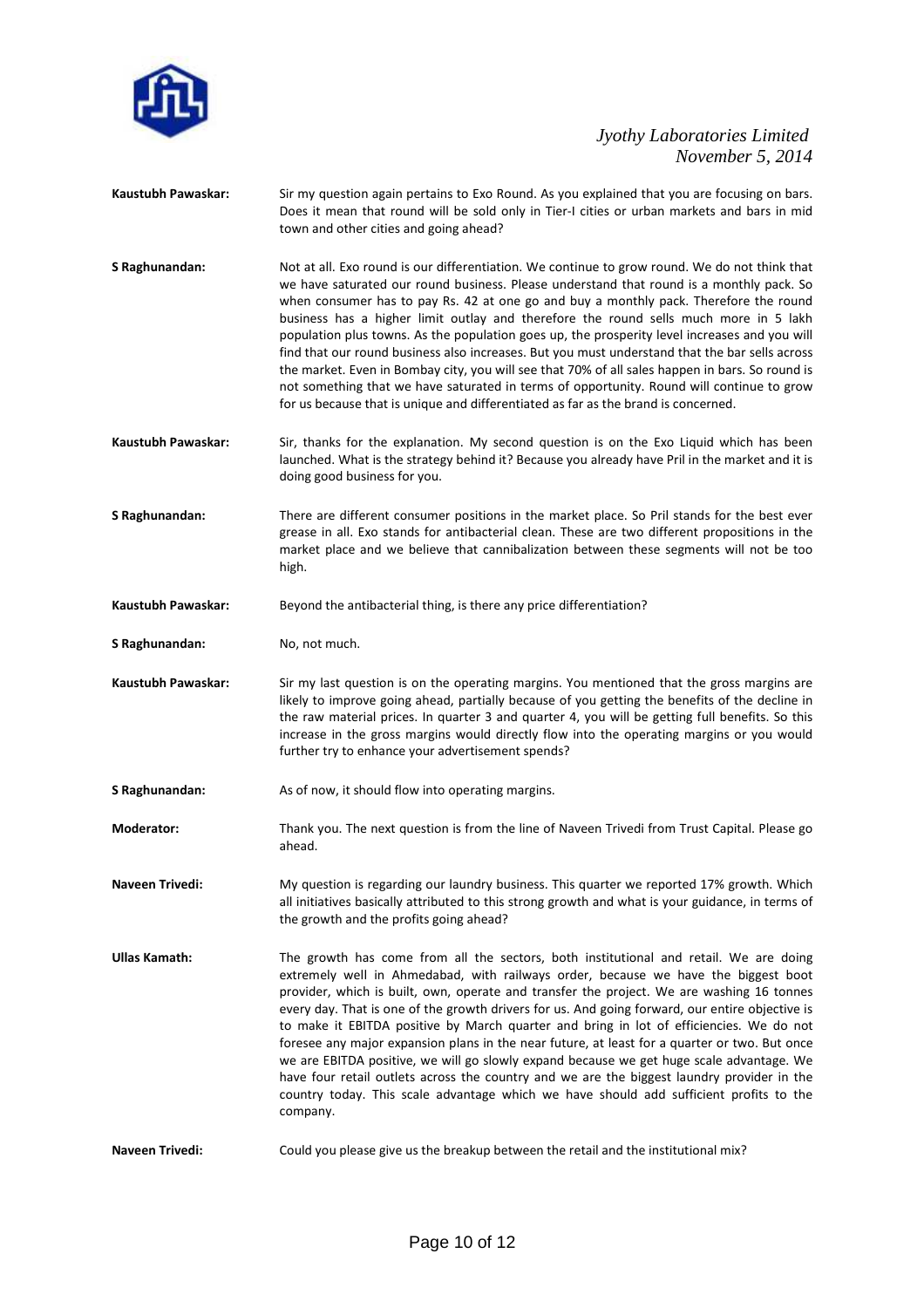

| <b>Ullas Kamath:</b>  | Volume wise, 70% will be the institutional and revenue wise, retail will be 70%.                                                                                                                                                                                                                                                 |
|-----------------------|----------------------------------------------------------------------------------------------------------------------------------------------------------------------------------------------------------------------------------------------------------------------------------------------------------------------------------|
| Naveen Trivedi:       | So you are saying operating leverage benefit will be there from next year onwards?                                                                                                                                                                                                                                               |
| Ullas Kamath:         | Yes.                                                                                                                                                                                                                                                                                                                             |
| Naveen Trivedi:       | Within the same platform, how will you get the operating leverage?                                                                                                                                                                                                                                                               |
| Ullas Kamath:         | For example, in Bangalore I can wash 30,000 retail pieces. As of now, our sale is about 10,000<br>pieces a day. So it is the same factory, same people, same retail outlet, and same household<br>as long as I can wash more it will translate into my EBITDA margins. It is the same case with<br>Delhi or Bombay or Ahmedabad. |
| Naveen Trivedi:       | So anything to push more for the retail thing, where margins are also higher?                                                                                                                                                                                                                                                    |
| Ullas Kamath:         | We are working on a campaign which will start from the March quarter. We need to have<br>some marketing push for that. But at this point in time, our whole focus is to make it EBITDA<br>positive for us and then build the brand and go to other cities if required.                                                           |
| Naveen Trivedi:       | Sir one last question on the laundry business. In next two to three years, what is the possible<br>or scalable margin that you expect from this business?                                                                                                                                                                        |
| <b>Ullas Kamath:</b>  | It is a business of 20%-25% EBITDA margin. Within the cities where we are available now, we<br>can build the topline of about 200 crores in next three to four years.                                                                                                                                                            |
| Moderator:            | Thank you. The next question is from the line of Manish Poddar from Motilal Oswal<br>Securities. Please go ahead.                                                                                                                                                                                                                |
| <b>Manish Poddar:</b> | Sir, could you give us the break of A&P spend? How much would be advertisement and<br>promotion and how much would be behind Henko in this quarter?                                                                                                                                                                              |
| S Raghunandan:        | The spend that we did in Henko is almost 45% of all spends that we did in the quarter.                                                                                                                                                                                                                                           |
| <b>Manish Poddar:</b> | And what will be the breakup in A&P in advertisement and promotion?                                                                                                                                                                                                                                                              |
| S Raghunandan:        | 70-30.                                                                                                                                                                                                                                                                                                                           |
| <b>Manish Poddar:</b> | In the categories where you operate, where does the above the line marketing works and<br>where does the below the line marketing works?                                                                                                                                                                                         |
| S Raghunandan:        | In all categories, both of them should work. But in some categories like Dish Wash and<br>Personal Care, we spend most of the money above the line. In Detergents, it is more 50-50.                                                                                                                                             |
| <b>Manish Poddar:</b> | And what about Exo?                                                                                                                                                                                                                                                                                                              |
| S Raghunandan:        | It will be 75-25 or 80-20 in favor of advertisement.                                                                                                                                                                                                                                                                             |
| <b>Manish Poddar:</b> | Do we plan to launch Maxo machine in the third quarter?                                                                                                                                                                                                                                                                          |
| S Raghunandan:        | Yes.                                                                                                                                                                                                                                                                                                                             |
| Moderator:            | Thank you. The next question is from the line of Avinash Agarwal from Sundaram Mutual<br>Fund. Please go ahead.                                                                                                                                                                                                                  |